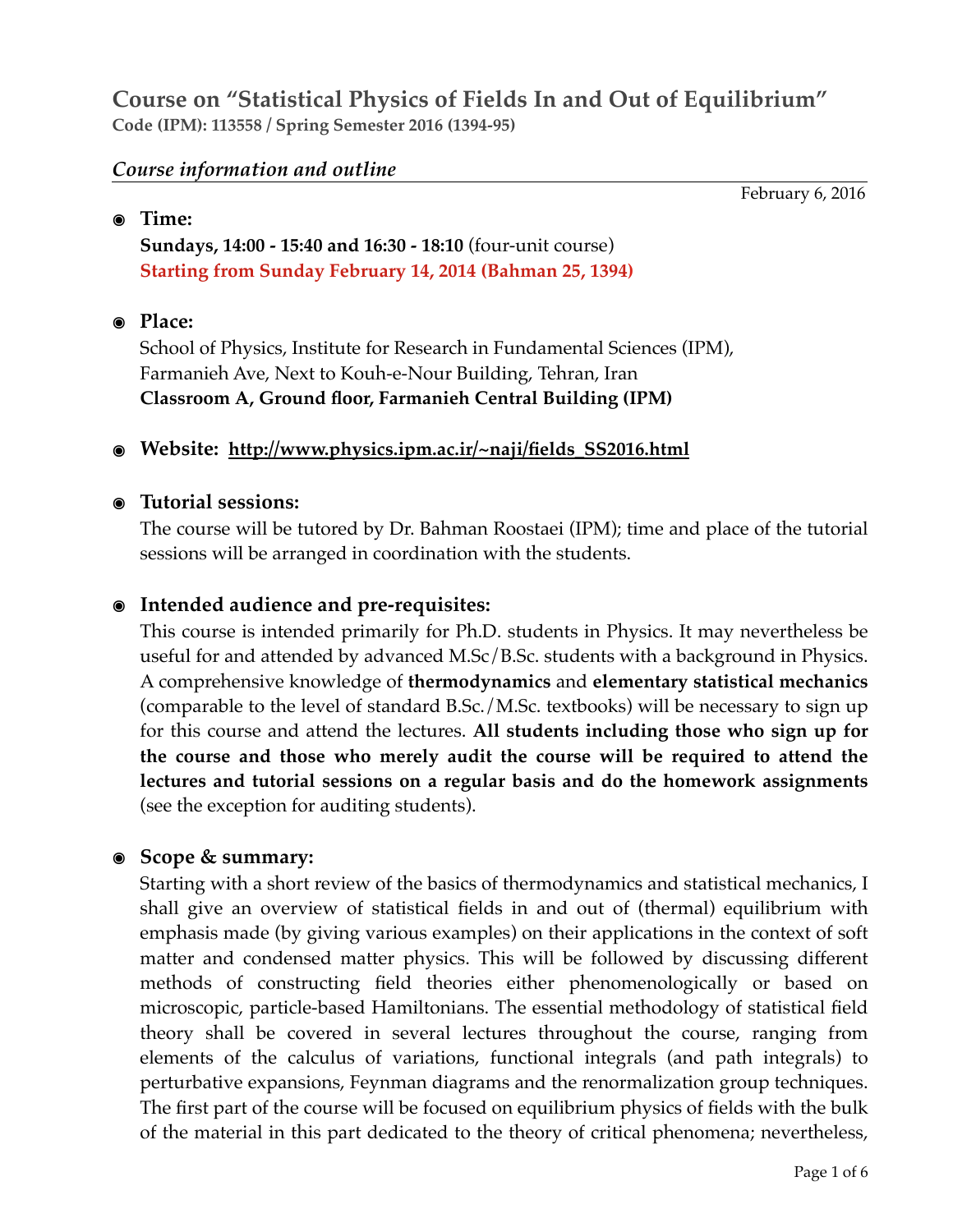ample time will be given to other modern examples of equilibrium fields such as Coulomb fluids (or gases) and fluctuation-induced phenomena (or Casimir effect). The rest of the course shall include non-equilibrium statistical physics of fields, starting from kinetic theory of many-particle systems to hydrodynamics of fluids, hydrodynamic fluctuations, dissipative dynamics of fields near and far from equilibrium accompanied by a few lectures on the Kardar-Parisi-Zhang equation, dynamic RG and preliminaries of the Martin-Siggia-Rose approach to stochastic, dissipative dynamics of fields. **See below for a more comprehensive list of topics to be covered in this course.** 

## **๏ Homework, exams & term essay:**

Homework assignments will be given on a regular basis and in the form of problem sets. The homework solutions will be graded, making altogether 40% of the final score with the rest coming from the mid-term and final exams as well as an evaluation by the tutor of the active participation and contribution of the students to the discussions in the tutorial sessions (20% each).

As an alternative to the mid-term and final exams, the students may choose to **write** and **present** a term essay on a subject they select from a list of suggested topics; the list will be handed out to students in the first few weeks. Students can propose other topics for their term essay but they need to discuss their choice of the term-essay topic with myself or the tutor first. Essays must be prepared in the form of standard scientific reports or review articles using a Latex template file and other specifications to be circulated with the list of topics. Terms essays must be submitted before a deadline at around four weeks before the end of the course (exact date shall be announced later).

**Exception for auditing students:** As noted above, students who will audit the course will be required to attend the lectures and the tutorial sessions on a regular basis and do the homework assignments just like the students who will officially sign up for the course. However, the auditing students may elect to opt out from doing the homework assignments at any time **during the course of the first 8 lectures**. In this case, and as a form of contribution to the class, they will be required to do a term essay as described above **before the mid-term exam**.

## **๏ References:**

There are many valuable books covering the topics of this course at different levels. I will not follow any particular textbook in general and rely mostly on self-designed lectures, especially for my lectures on **field theory for Coulomb fluids**, **fluctuationinduced phenomena**, and **statistical physics of fields out of equilibrium**, for which there are much fewer textbooks or other references that can be suitable for this course. For the lectures on **methods of statistical field theory** and **critical phenomena**, I recommend (any of) the four textbooks by Kardar (2007), Brezin (2010), Uzunov (2010) and/or Goldenfeld (1992) , while other references can be used as well (see below).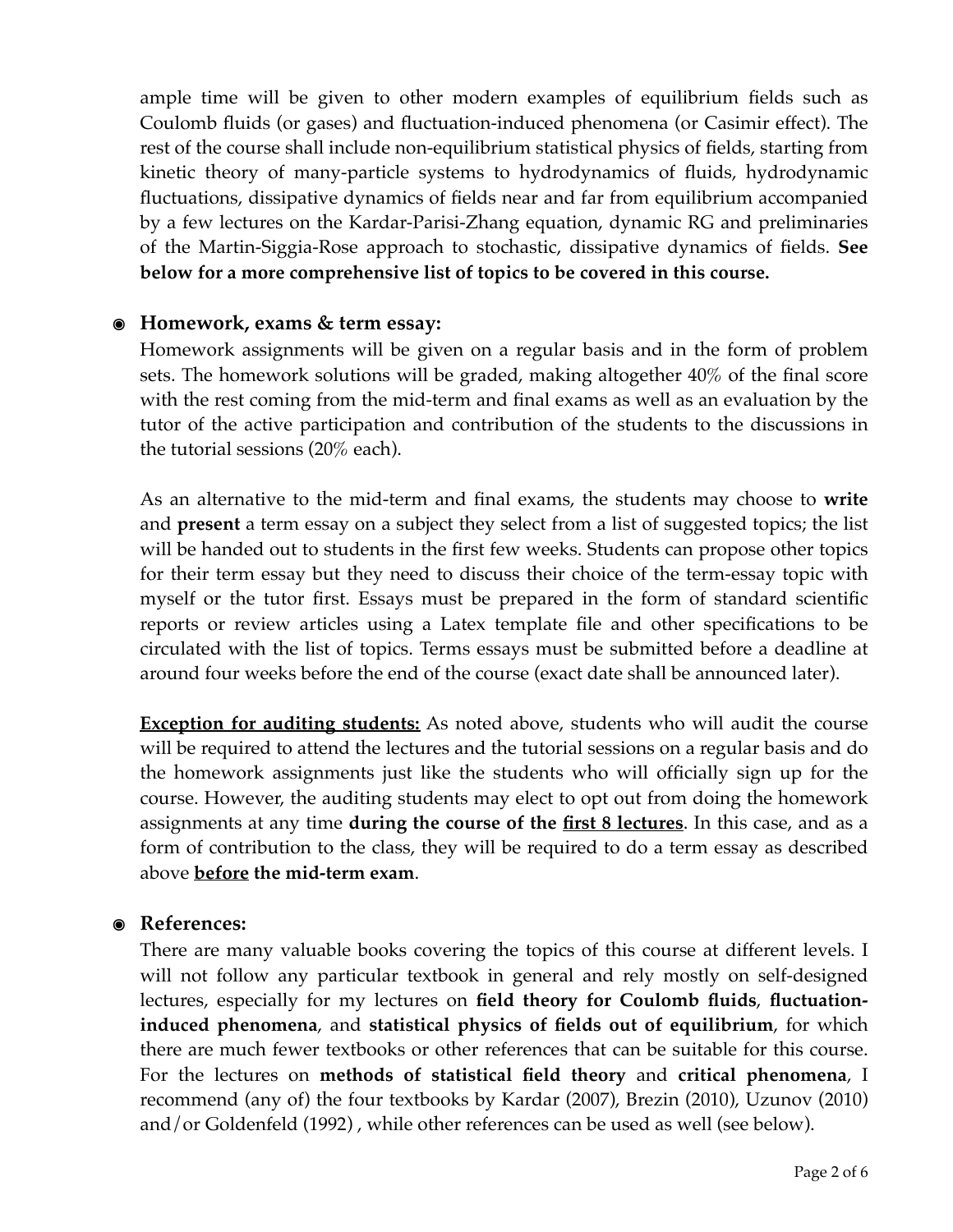# **‣ Statistical field theory, phase transitions & critical phenomena:**

### **Key textbooks for this part of the course:**

- ✤ M. Kardar, *Statistical Physics of Fields* (2007)
- ✤ E. Brezin, *Introduction to Statistical Field Theory* (2010)
- ✤ D.I. Uzunov, *Introduction to the Theory of Critical Phenomena* (2010)
- ✤ N. Goldenfeld, *Lectures on Phase Transitions and the Renormalization Group* (1992)

# **Other excellent textbooks** (in reverse chronological order):

- H. Nishimori & G. Ortiz, *Elements of Phase Transitions & Critical Phenomena* (2010)
- **•** G. Mussardo, *Statistical Field Theory* (2010)
- **•** A. Altland & B. Simons, *Condensed Matter Field Theory* (2010)
- J. Zinn-Justin, *Phase Transitions and the Renormalization Group* (2007)
- W.D. McComb, *Renormalization Methods: A Guide for Beginners* (2004)
- **•** J. Zinn-Justin, *Quantum Field Theory and Critical Phenomena* (2002)
- **•** H. Kleinert & Schulte-Frohlinde, *Critical Properties of φ4-Theories* (2001)
- **•** P.M. Chaikin & T.C. Lubensky, *Principles of Condensed Matter Physics* (1995)
- J.J. Binney et al., *The Theory of Critical Phenomena* (1992)
- **•** J. Yeomans, *Statistical Mechanics of Phase Transitions* (1992)
- **•** H. Kleinert, *Gauge Fields in Condensed Matter: Vol. 1* (1989)
- **•** C. Itzykson & J.-M. Drouffe, *Statistical Field Theory: Vols. 1* & 2 (1989)
	- **•** G. Parisi, *Statistical Field Theory* (1988)
	- **•** S.-K. Ma, *Modern Theory of Critical Phenomena* (1976)
	- **•** F. Ravndal, *Scaling and Renormalization Groups* (1976)
	- **•** H.E. Stanley, *Introduction to Phase Transitions & Critical Phenomena* (1971)

# **‣ Statistical physics of fields out of equilibrium:**

- ✤ **Self-designed lectures**; the following references of varying levels of difficulty may also be consulted by the interested students:
- A. Kamenev, *Field Theory of Non-Equilibrium Systems* (2011), Ch. 8
- M. Kardar, *Statistical Physics of Fields* (2007), Ch. 9
- G.F. Mazenko, *Nonequilibrium Statistical Mechanics* (2006), Ch. 8
- P.M. Chaikin & T.C. Lubensky, *Principles of Condensed Matter Physics* (1995), Ch. 8
- N. Goldenfeld, *Lectures on Phase Transitions & the Renormalization Group* (1992), Ch. 8
- **•** S.-K. Ma, *Modern Theory of Critical Phenomena* (1976), Ch. XI- Ch. XIV
- **•** D. Forster, *Hydrodynamic Fluctuations, Broken Symmetry & Correlation Functions* (1975)

# **‣ Field theory for Coulomb fluids:**

*L*

F  $\circ$ 

 $\mathbf{H}$  $\mathbf{c}$ I

*IST O F REFERENCES B Y SUBJECT*

 $\blacktriangleright$  $\boldsymbol{B}$ 

 $\boldsymbol{\omega}$ E  $\mathsf{C}$  $\mathbf{Z}$  $\overline{2}$  $\mathbf{z}$ E F  $\overline{\mathbf{r}}$  $\mathbf{R}$ 

 $\blacktriangleright$  $\cup$  $\overline{\mathbf{E}}$  $\overline{}$ B J  $\mathbf{c}$ 

> ✤ **Self-designed lectures**; a few book chapters & review papers will also be introduced as possible additional references during the course.

# **‣ Fluctuation-induced phenomena (Casimir effect):**

- ✤ **Self-designed lectures**; the following books may also be consulted by the more advanced students:
- M. Bordag et al., *Advances in the Casimir Effect* (2009)
- V.A. Parsegian, *Van der Waals Forces* (2005)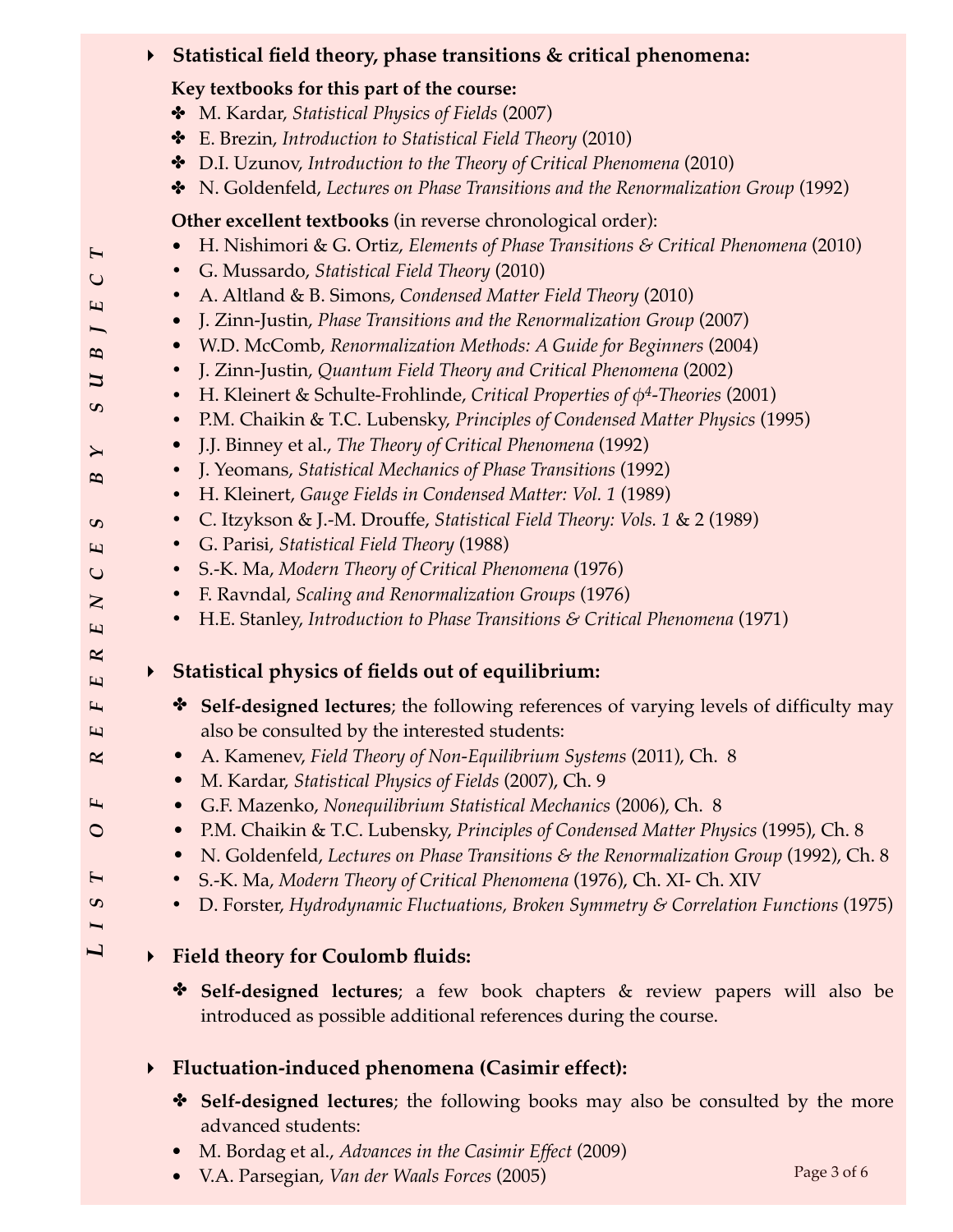# **๏ Outline of the course:**

#### **Statistical Physics of Fields In Equilibrium**

#### ✤ **Part I — Preliminaries**

- **‣ Statistical fields: A scenery** *(slides presentation)*
	- **•** Modern applications in soft & condensed matter
- **‣ Statistical physics of particles**
	- **•** Equilibrium statistical mechanics & thermodynamics: A brief review
	- **•** Standard microscopic (particle and spin) models

#### **‣ Statistical field theory: Basic methods**

- **•** Construction of field actions: Coarse-graining from particles to fields
- **•** Effective field actions: Phenomenological models
- **•** Calculus of variations and the least action principle
	- **-** Continuous symmetries, currents & conservation laws
- **•** Functional integrals & the partition function
- **•** Other routes to construction of exact or effective field theories
	- **-** Hubbard-Stratonovich transformation
	- **-** Edwards-Gupta method
- **•** Generating functionals, correlation functions & cumulant expansion
- **•** Gaussian integrals & Wick's theorem
- **•** Perturbative expansion & Feynman diagrams
- **•** Saddle-point method: Mean field & fluctuation corrections

#### ✤ **Part II — Field theory for Coulomb fluids**

- **‣ Coulomb interactions in soft matter and biology** *(slides presentation)*
- **‣ Coulomb fluids: The primitive model**
	- **•** Exact field action
	- **•** Mean-field theory: The Poisson-Boltzmann equation
	- **•** Debye-Huckel ("Yukawa") approximation
- **‣ One-component Coulomb fluid in confinement: From weak to strong coupling**
	- **•** Mean-field theory: The Gouy-Chapman solution & effective interactions
	- **•** Gaussian fluctuations (one-loop approximation)
	- **•** Strong-coupling theory (virial expansion)
	- **•** Comparison with numerical simulations *(slides presentation)*
	- **•** Bridging the gap: Variational methods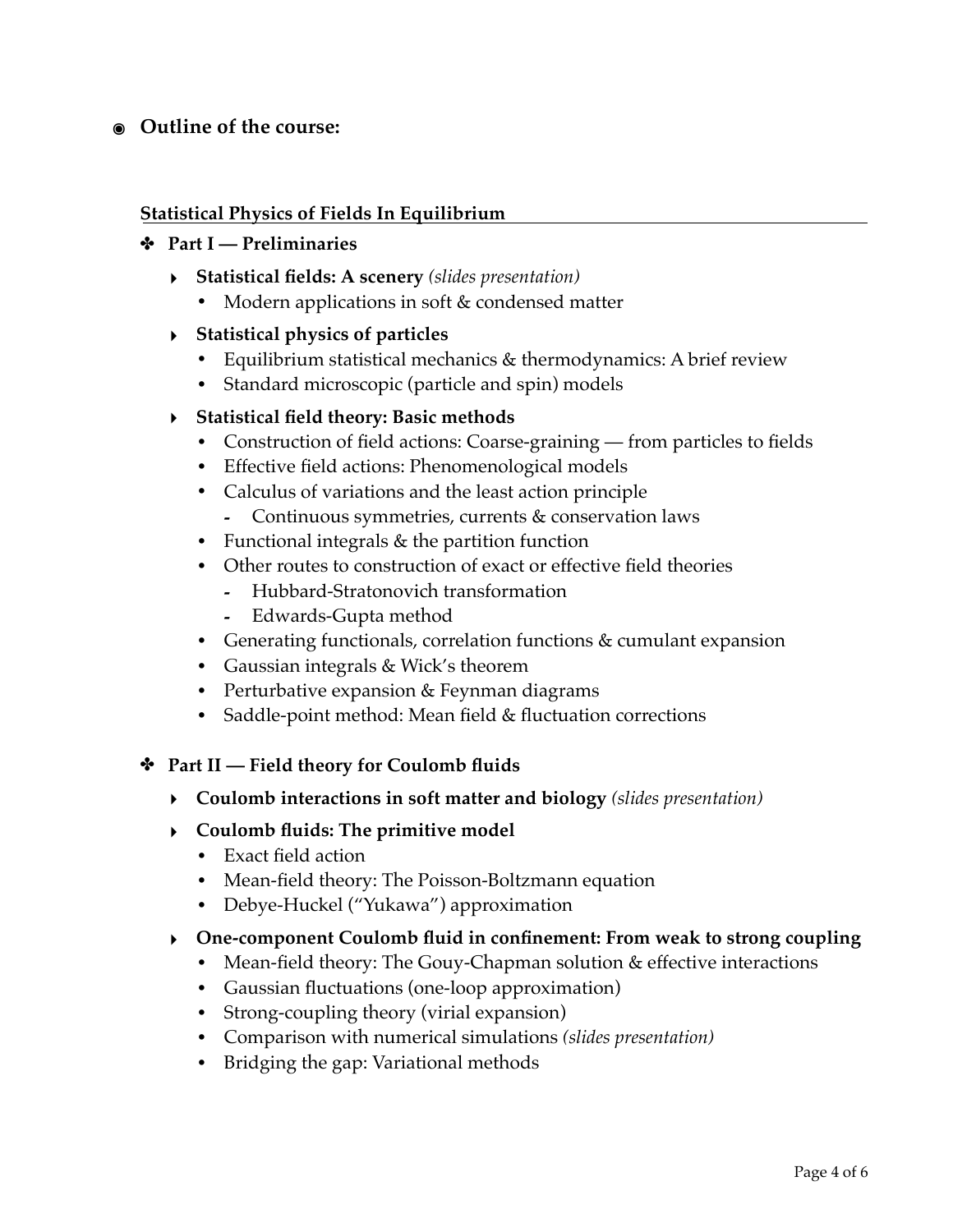# ✤ **Part III — Fluctuation-induced phenomena (Casimir effect)**

- **•** Quantum vacuum: Electromagnetic Casimir force between perfect ``mirrors"
- **•** Massless free field in confinement: Thermal (classical) Casimir effect
- **•** Lifshitz-Casimir-van der Waals interaction between dielectric bodies
- **•** Massive fluctuations, Debye screening & Casimir effect in Coulomb fluids
- **•** A plethora of fluctuation-induced phenomena: From superfluid films to liquid crystals *(slides presentation)*

# ✤ **Part IV — Phase transitions and critical phenomena**

- **‣ Generalities, brief history and modern examples** *(slides presentation)*
	- **•** Bulk phases and phase transitions: Simple fluids & ferromagnets
	- **•** Criticality, scaling & universality: Experiments and simulations
	- **•** Classifications of (bulk) phase transitions
	- **•** Multicritical points & other features of phase diagrams
	- **•** Order parameter & broken symmetry
	- **•** Modern examples from liquid crystals to superfluids & superconductors

# **‣ Widom scaling hypothesis**

- **•** Homogeneous functions
- **•** Scale invariance & scaling exponents

# **‣ Ising model**

- **•** Exact solutions
- **•** Mean-field theory: Weiss molecular field & Bragg-Williams approximation
- **•** Kadanoff block spins & Widom scaling
- **‣ Real-space renormalization group (RG)**
	- **•** Wilson block spins, renormalization & fixed points
	- **•** Ising model revisited: RG in one and two dimensions

# **‣ Landau mean-field theory**

- **•** Landau-Ginzburg phenomenology
- **•** φ4 theory: Spontaneous symmetry breaking
- **•** Thermodynamic limit and ergodicity breaking
- **•** Discontinuous *vs* continuous transition (first *vs* second order)
- **•** φ6 theory: Tricritical point & other aspects

# **‣ Gaussian fluctuations**

- **•** Correlation functions & susceptibilities
- **•** Fluctuation corrections to mean field & the upper critical dimension
- **•** Ginzburg criterion
- **•** Discrete symmetry breaking: Domain walls
- **•** Continuous symmetry breaking: Goldstone modes
- **•** Lower critical dimension & the Mermin-Wagner theorem